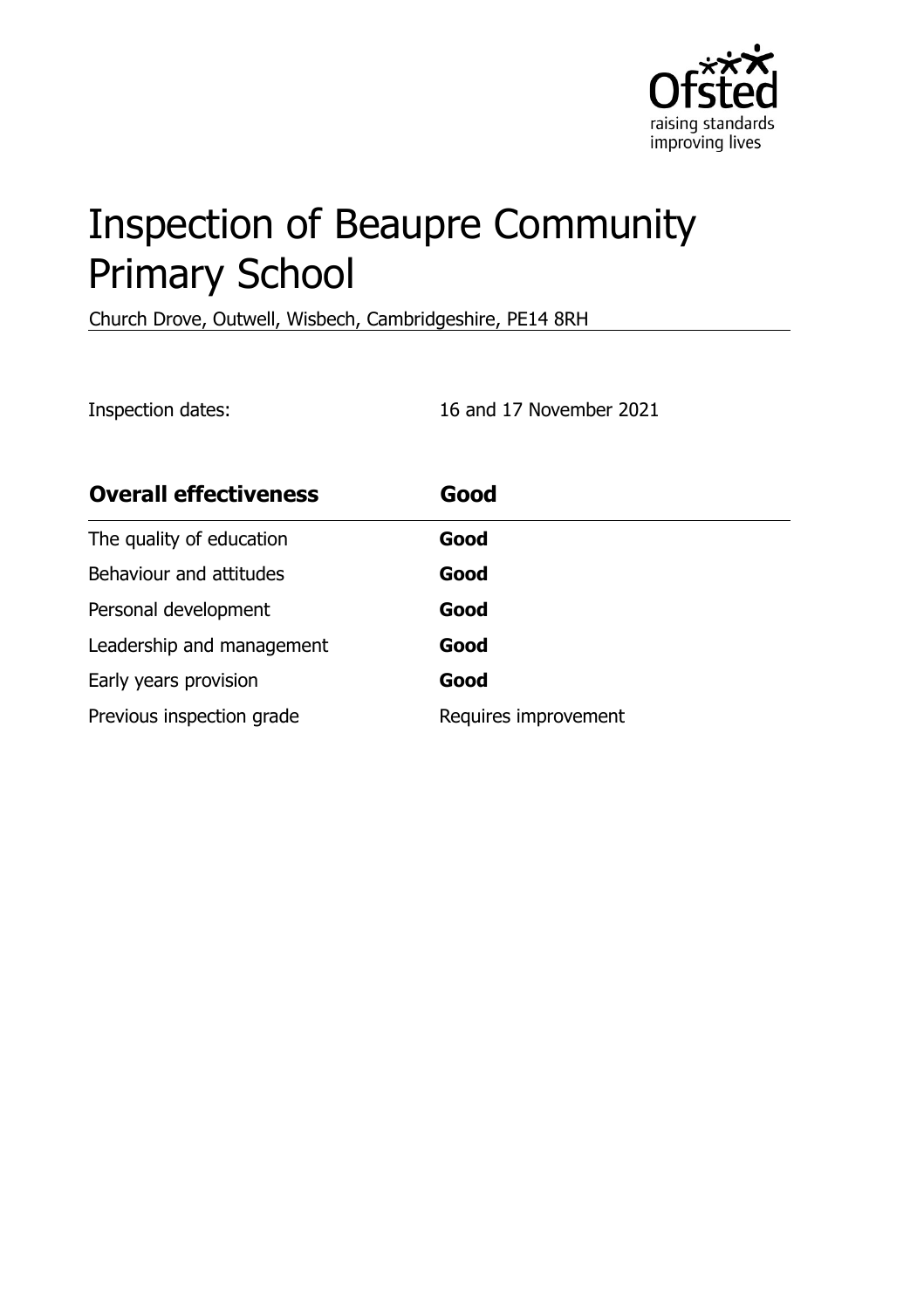

# **What is it like to attend this school?**

Pupils enjoy attending school. They like the topics that they study. Pupils say that teachers make learning fun and interesting.

Pupils like to discover new information. They get along well as they work. Pupils talk knowledgably about what they have studied. They find this easier to do about subjects where learning is clearly sequenced over time. Pupils also like to read and enjoy being read to. Adults make story time important.

Pupils' behaviour is good. They respond appropriately to adults' instructions and guidance. Pupils, including those in early years, act in a kind manner towards one another. Adults give the few pupils who need it, helpful support to make the right behaviour choices. Pupils mix happily at breaktimes and lunchtimes.

Pupils say that they have good friends in school. They know how to behave in a friendship. They also know what bullying is. Pupils say that there is not much behaviour like that at school. Pupils say adults take bullying seriously and sort out issues that crop up. Pupils commented that they are safe and feel safe.

Pupils like taking on respected leadership roles, such as being class ambassadors and peer mediators. They look forward to the school offering more clubs.

#### **What does the school do well and what does it need to do better?**

Leaders are putting in place an ambitious, well-ordered curriculum, including in the early years. Their curriculum plans make plain what pupils should learn in many subjects. Teachers teach the curriculum well as they know how pupils learn best.

Teachers spot when pupils struggle in their work. Teachers make suitable adjustments to the curriculum when pupils need extra practise to grasp important facts. This was the case after national lockdowns, when some pupils were less certain in their recall of core facts. Teachers also introduce pupils to new knowledge in small steps. This helps pupils to take on new information and ways of working. Pupils make good progress in their learning in subjects, such as mathematics, personal, social and health education and reading.

In some subjects, leaders' plans do not give teachers clear guidance about what pupils should learn. Pupils enjoy studying these subjects because teachers choose interesting learning activities, such as role play. Pupils find these activities memorable. Yet, their recall of key knowledge over time is not strong. This is because there is not a clear sequence of learning over key stages 1 and 2 in these subjects. Subject leaders, who are knowledgeable and suitably trained, are putting this right.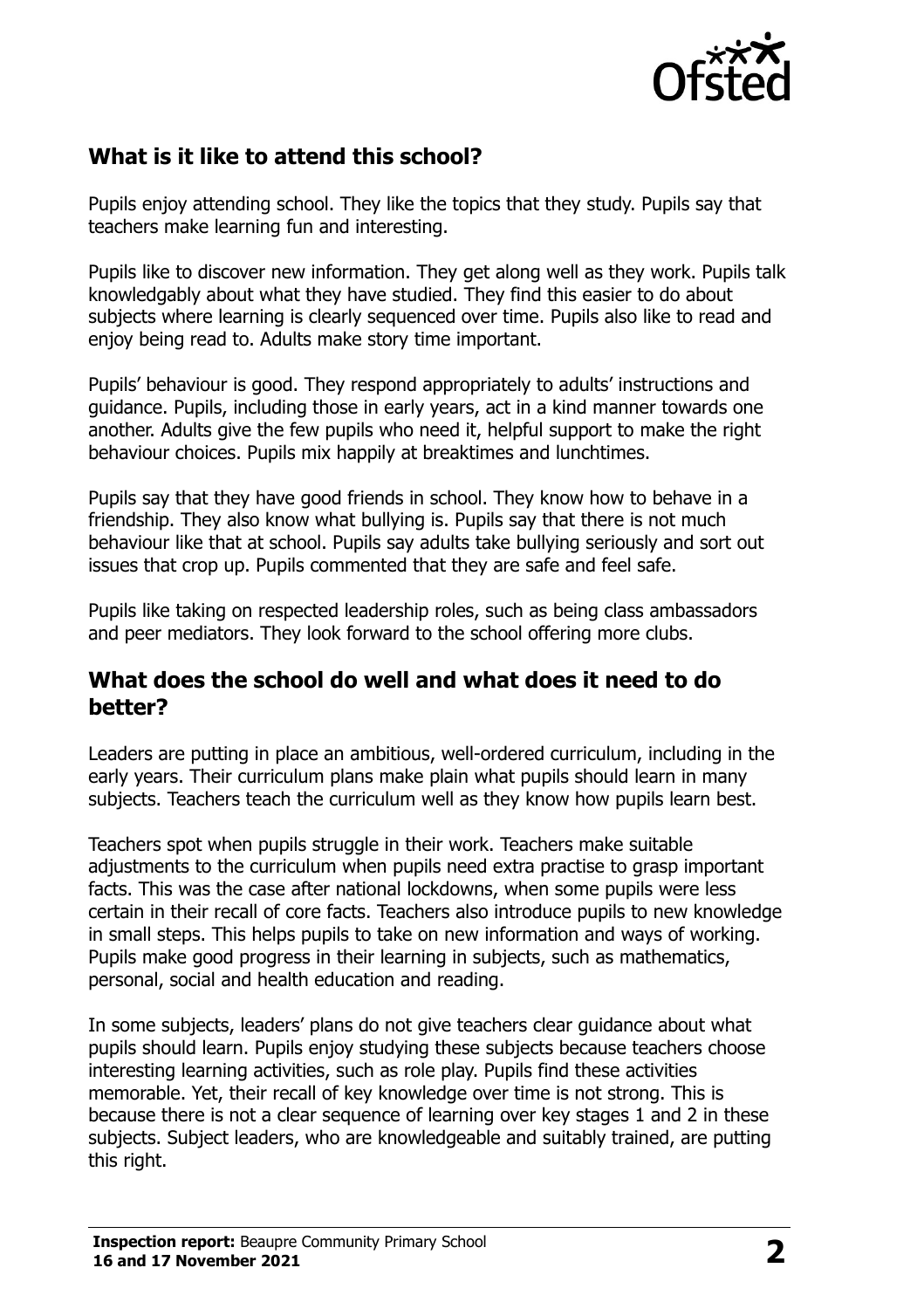

Reading is highly valued by staff and pupils. Adults teach phonics and reading well and with enthusiasm. Children often practise the letters and sounds that they learn. Adults model good story telling. They read to children in early years several times a day.

Adults provide skilled support for pupils who find it hard to read. Adults' encouragement helps these pupils sustain their enthusiasm for reading. Pupils appreciate the reading corners and the library where they can pick up a book and read for pleasure. They like to be 'caught reading'. Many pupils become fluent readers.

Pupils with special educational needs and/or disabilities (SEND) achieve well. Adults provide pupils with SEND with suitable support. They have the same curriculum opportunities as their classmates. Pupils with SEND develop effective learning habits. They become more confident socially too.

Staff and pupils, including children in early years, understand leaders' expectations for behaviour. Staff reward pupils' positive behaviour. Pupils listen to what teachers and classmates have to say in lessons. For example, they take part in discussions about topical local issues.

Starting in the early years, pupils develop an appreciation of emotions and feelings. They learn how to manage them and become reflective in their behaviour. Pupils explained how they are taught to talk through any minor disagreements or friendship issues. Pupils respect their 'peer mediators' and understand how this role contributes towards making sure their school is a happy place in which to work and play.

Governors offer informed scrutiny of leaders' work as they continue to bring about improvements to the school. Leaders and governors have adjusted their priorities for school improvement in response to the pandemic. They have set out, and are working towards, appropriate timescales, so that the curriculum is strong in all subjects.

Many parents praised staff, including for their work across periods of national lockdown. Leaders added extra ways, such as class emails, for parents and pupils to keep in touch with the school. A few parents' responses on Parent View expressed unhappiness about the effectiveness of leaders' communication and some other aspects of the school's work.

## **Safeguarding**

The arrangements for safeguarding are effective.

There is a robust culture of safeguarding. Pupils are confident to report any worries that they have. They are taught age-appropriate strategies to help them to make safe choices, including when online.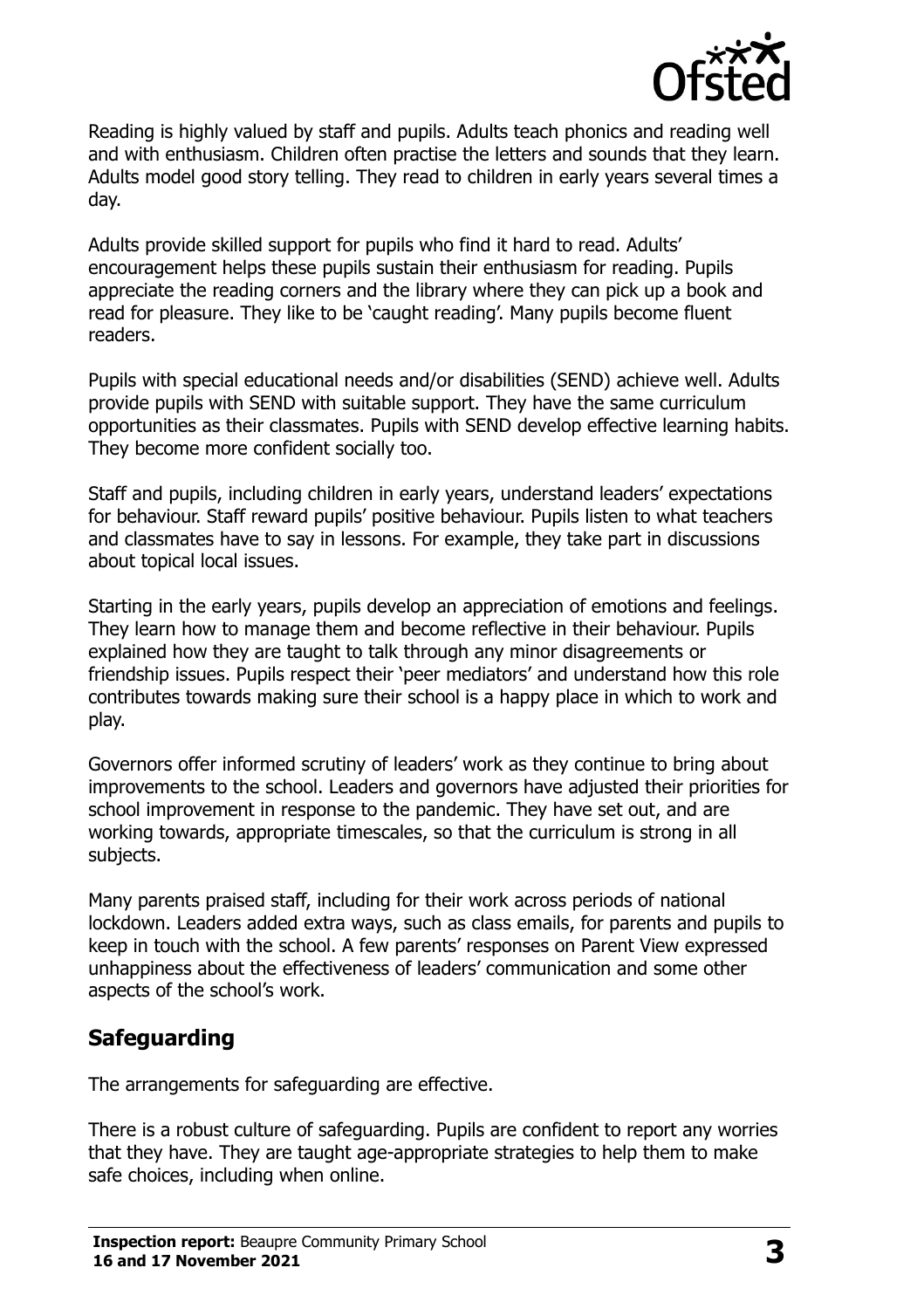

Staff are alert to signs that a pupil may be at risk. Staff understand and stick to the school's reporting processes. They report any concerns about a pupil's well-being promptly. Leaders are quick to check out these concerns. They then get pupils the support that they need.

Governors are diligent in checking that leaders are fulfilling their safeguarding obligations.

# **What does the school need to do to improve?**

#### **(Information for the school and appropriate authority)**

- The school's curriculum is not yet sufficiently well planned and sequenced in some subjects. Where this is the case, pupils do not build up a well-ordered bank of knowledge and they are not secure in their recall of important information over time. However, it is clear that leaders have already taken action to plan next year's curriculum and to train staff in how to deliver it. For this reason, the transitional arrangements have been applied.
- A small number of parents do not agree that the school communicates effectively or in a timely way with them. For example, they do not consider that they are well informed about their children's education or about some broader aspects of the school's work. Some parents do not think that leaders respond to queries in a timely way. Leaders should review and make suitable amendments to how they communicate with parents about what pupils learn, and to the school's processes for responding to parental enquiries in a timely way.

## **How can I feed back my views?**

You can use [Ofsted Parent View](http://parentview.ofsted.gov.uk/) to give Ofsted your opinion on your child's school, or to find out what other parents and carers think. We use information from Ofsted Parent View when deciding which schools to inspect, when to inspect them and as part of their inspection.

The Department for Education has further quidance on how to complain about a school.

If you are the school and you are not happy with the inspection or the report, you can [complain to Ofsted.](http://www.gov.uk/complain-ofsted-report)

## **Further information**

You can search for [published performance information](http://www.compare-school-performance.service.gov.uk/) about the school.

In the report, ['disadvantaged pupils'](http://www.gov.uk/guidance/pupil-premium-information-for-schools-and-alternative-provision-settings) refers to those pupils who attract government pupil premium funding: pupils claiming free school meals at any point in the last six years and pupils in care or who left care through adoption or another formal route.

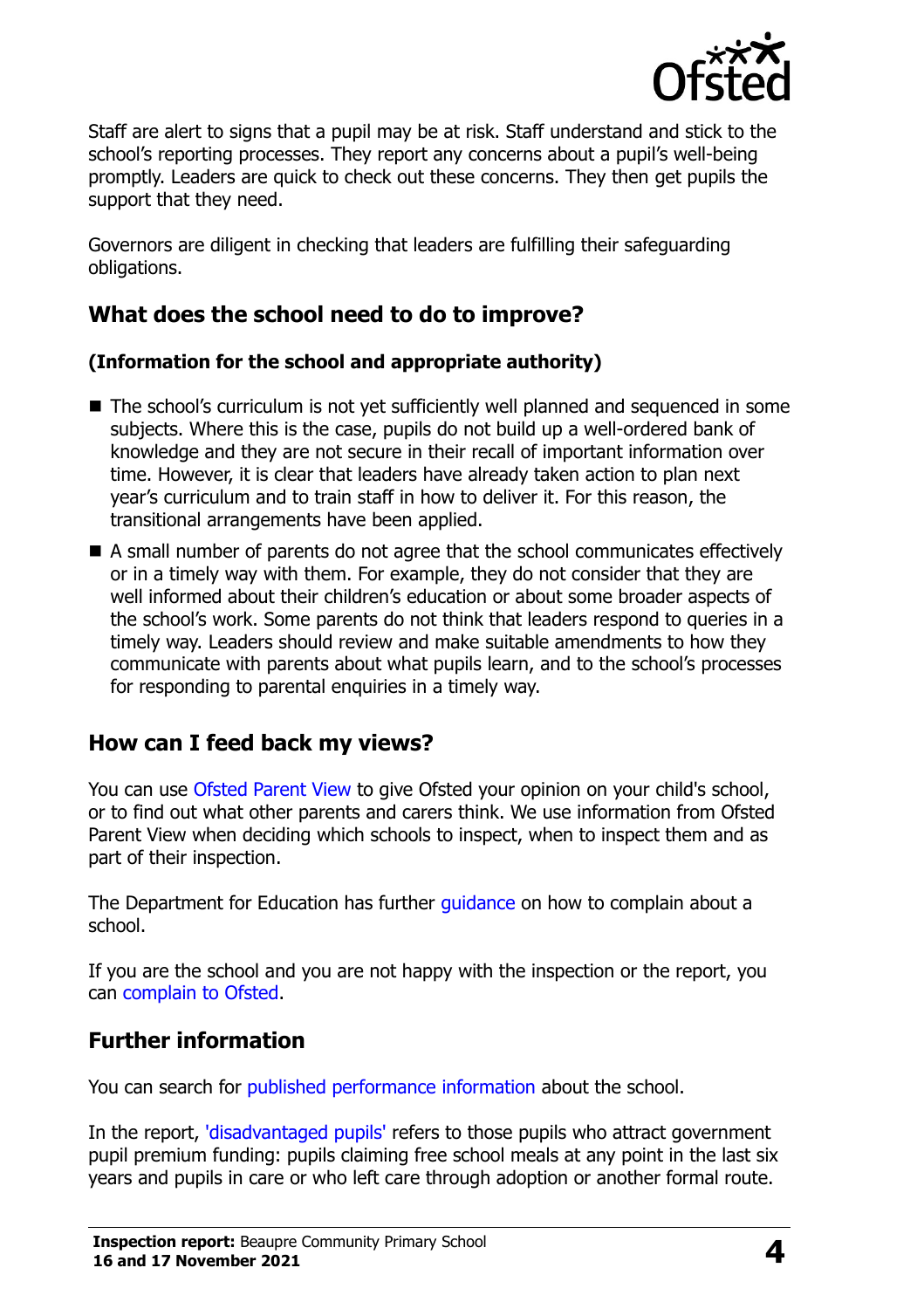

## **School details**

| Unique reference number             | 110643                                                              |
|-------------------------------------|---------------------------------------------------------------------|
| <b>Local authority</b>              | Cambridgeshire                                                      |
| <b>Inspection number</b>            | 10200502                                                            |
| <b>Type of school</b>               | Primary                                                             |
| <b>School category</b>              | Community                                                           |
| Age range of pupils                 | 4 to 11                                                             |
| <b>Gender of pupils</b>             | Mixed                                                               |
| Number of pupils on the school roll | 195                                                                 |
| <b>Appropriate authority</b>        | The governing body                                                  |
| <b>Chair of governing body</b>      | Jo Pallett                                                          |
| <b>Headteacher</b>                  | Michelle Munday                                                     |
| Website                             | www.beaupreprimary.co.uk/                                           |
| Date of previous inspection         | $7 - 8$ November 2017, under section 8 of<br>the Education Act 2005 |

## **Information about this school**

Beaupre Community Primary School is an average-sized primary school.

#### **Information about this inspection**

The inspectors carried out this inspection under section 5 of the Education Act 2005.

This was the first routine inspection the school received since the COVID-19 pandemic began. Inspectors discussed the impact of the pandemic with school leaders and have taken that into account in their evaluation.

- Inspectors spoke with the headteacher, deputy headteacher and special educational needs coordinator.
- **Inspectors carried out deep dives in these subjects: History, mathematics, reading** and religious education.
- For each deep dive, inspectors met with subject leaders, looked at curriculum plans, visited a sample of lessons, spoke with teachers, spoke with some pupils about their learning and looked at samples of pupils' work. An inspector also listened to several pupils read.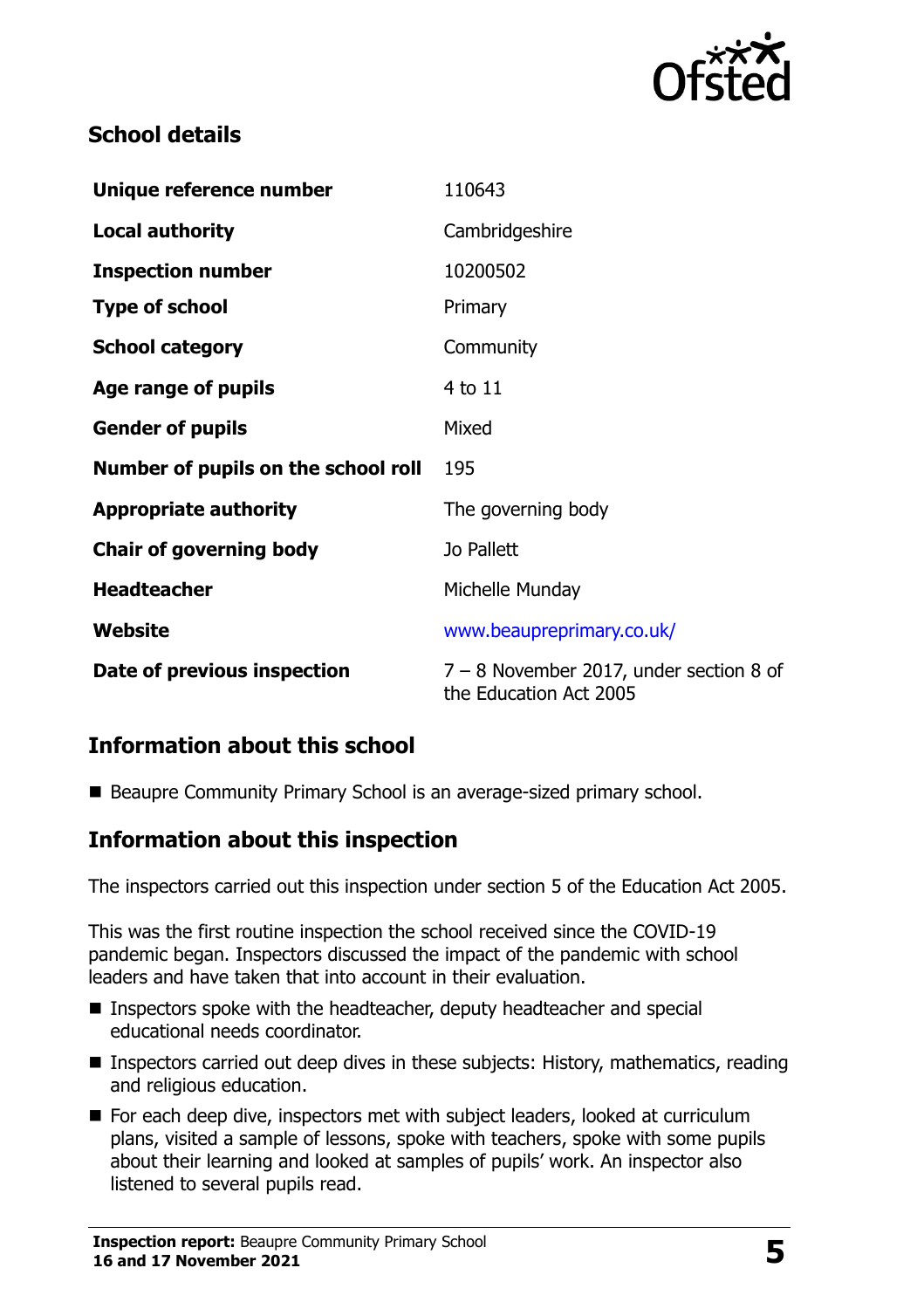

- **Inspectors spoke with subject leaders and looked at curriculum plans and some** pupils' work in a few other subjects.
- Inspectors looked at school documentation and spoke with leaders, teachers, support staff, governors, pupils, and parents to establish the effectiveness of the school's safeguarding procedures.
- $\blacksquare$  The lead inspector met with six governors, including the chair of governors, and also met with a representative of the local authority.
- **Inspectors also spent time observing and speaking with pupils at breaktimes and** lunchtimes.
- Inspectors took account of the views of parents expressed in the 52 responses received on Ofsted's Parent View. Discussions were held with some parents at the start and end of the first day of the inspection, and at the start of the second day of the inspection.
- Inspectors considered the views in the 21 responses to the staff survey. Leaders' analysis of its own surveys of staff, parent and pupil opinions were also considered.

#### **Inspection team**

John Lucas, lead inspector **Her Majesty's Inspector** 

Duncan Ramsey **Duncan Ramsey Ofsted Inspector**